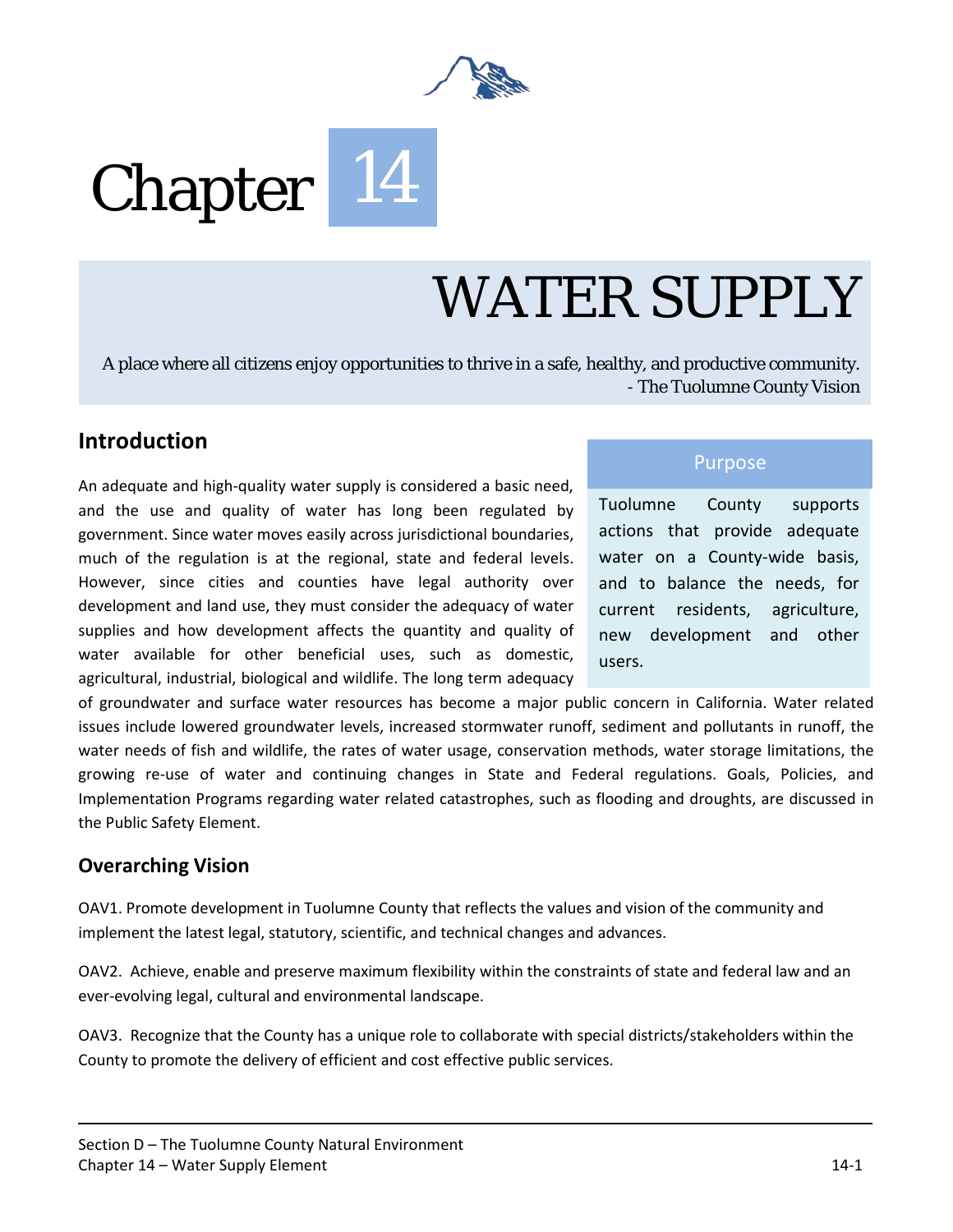

#### **GOAL 14A: Pursue adequate water supply for all Tuolumne County residents and visitors.**

## POLICIES & IMPLEMENTATION PROGRAMS

**Policy 14.A.1:** Support the pursuit and acquisition of County Area of Origin Water Rights and other water rights to ensure adequate and stable water supplies.

#### **Implementation Program**

**14.A.a** - Evaluate and consider pursuing senior water rights. Tuolumne County supports Area of Origin Water Rights, the existing water right priority system and the authority to make water management decisions locally to meet the County's current and future needs, thereby protecting Tuolumne County's communities, economy and environment.

**Policy 14.A.2:** Support the efforts of local water purveyors to increase water storage capacity, maintain and enhance infrastructure, and cross-connect water systems.

#### **Implementation Programs**

**14.A.b** - Support the efforts of the Tuolumne Utilities District to secure modified lake level guidelines at Pinecrest Lake to provide a reliable water supply to its customers.

**14.A.c** - Support the efforts of local water purveyors to increase water storage and pursue additional water storage initiatives within the County or acquire access to increase water storage.

**14.A.d** - Work with other agencies and water purveyors, such as the Tuolumne County Water Agency, to develop, adopt and fund long term strategic infrastructure maintenance, modernization and sustainability plans by identifying areas that would benefit from improvement projects, obtaining funding for such projects, and implementing projects identified in the strategic plan.

**Policy 14.A.3:** Work with other agencies in developing joint water policies supporting healthy watershed management.

#### **Implementation Programs**

**14.A.e** - Implement the Tuolumne County *Water Action Plan: Developing a Plan for Our Future*  adopted by the Board of Supervisors on April 7, 2015, as it may be amended from time to time.

**14.A.f** - Collaborate with the other agencies and water purveyors to develop a Comprehensive Water Resources Plan to manage and protect the County's water resources by developing and prioritizing a list of water resources projects and a monitoring program. Utilize planning reports from the Tuolumne-Stanislaus Integrated Water Management Authority (IRWM) in future water planning efforts.

**Policy 14.A.4:** Pursue access to all existing water storage not currently available for use within Tuolumne County.

#### **Implementation Programs**

**14.A.g** - Develop incentives, such as fee reductions, local green building codes, and water conservation strategies/programs accepted by state agencies, to encourage provision of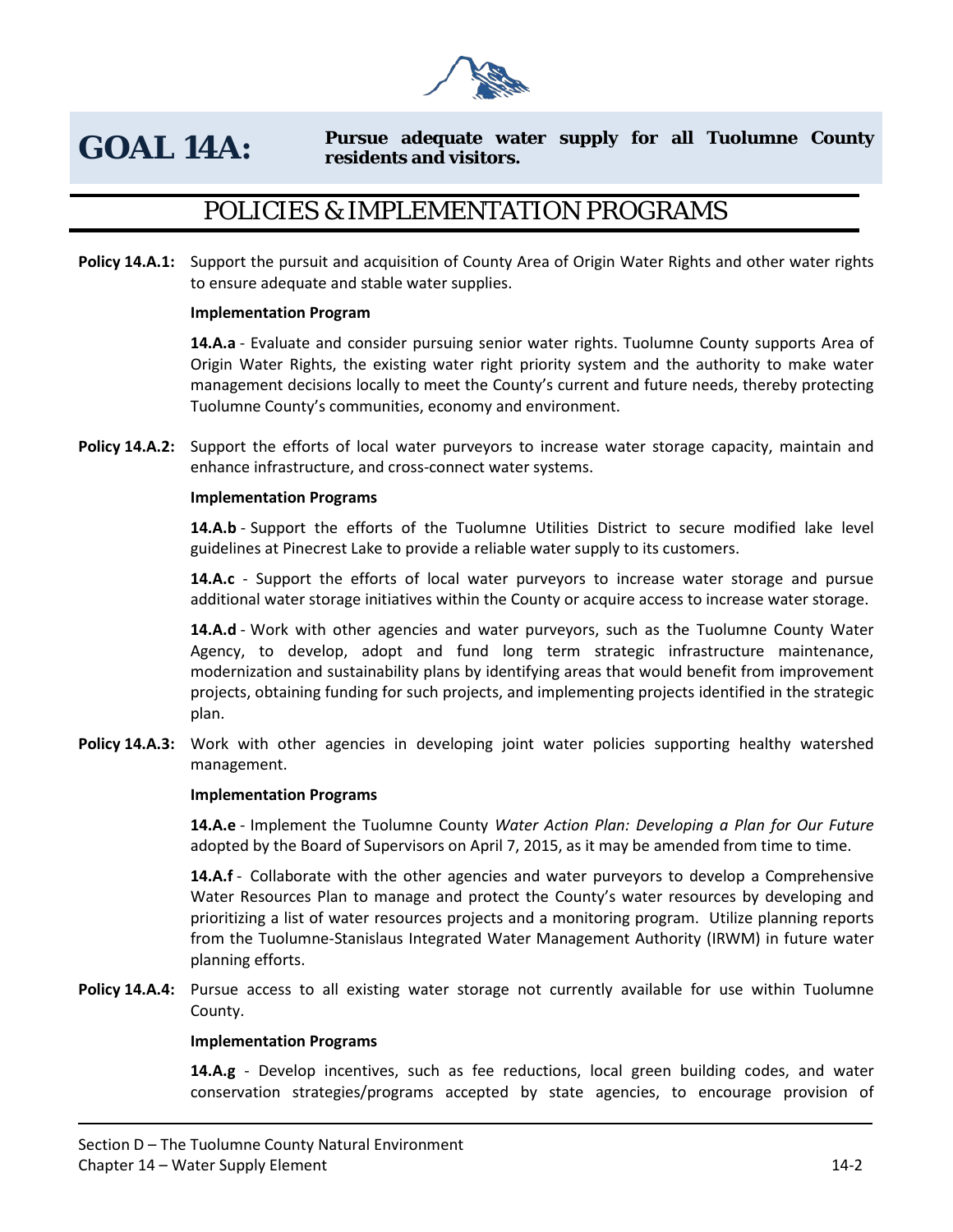

rainwater harvesting and storage facilities on development projects to conserve water and minimize water loss. Recognize that water or sewer purveyors may adopt regulations to prohibit or otherwise regulate rainwater harvesting and storage facilities that could adversely affect the efficient operation of their systems.

**Policy 14.A.5:** Manage groundwater resources consistent with the requirements of the Sustainable Groundwater Management Act, in response to the probability that the State will extend regulations to the County of Tuolumne.

#### **Implementation Program**

**14.A.h** - Use of groundwater recharge to help stabilize and supplement groundwater levels and protect water supplies. Discourage incompatible development near groundwater recharge stations, such as ponds, basins and tanks, that could affect the recharged groundwater levels.

- **Policy 14.A.6:** Encourage water purveyors to provide an adequate water supply to meet long term needs in a manner that is consistent with this General Plan and urban water management plans and that maintains water resources for water users while protecting the natural environment.
- **Policy 14.A.7:** Encourage the beneficial capture and utilization of stormwater to promote healthy watersheds, fire-safe landscapes, and groundwater recharge.

## **GOAL 14B:**

**Maximize the efficient use and reuse of water supplies through water conservation, water recycling, and public education.** 

#### POLICIES & IMPLEMENTATION PROGRAMS

**Policy 14.B.1:** Support water districts in establishing conservation standards to reduce demand for water.

#### **Implementation Program**

**14.B.a** - Support the efforts, such as funding applications and inter-agency coordination, of water agencies and districts to prevent the depletion of water resources and promote the conservation and reuse of water.

**Policy 14.B.2:** Increase water conservation efforts to maximize water use efficiency within Tuolumne County through conservation, recycling and education.

#### **Implementation Programs**

**14.B.b** - Encourage water reuse programs in new development to conserve raw or potable water supplies consistent with State Water Resources Control Board guidelines through the application review process.

**14.B.c** – Support the efforts of water purveyors to rehabilitate water delivery systems to reduce lost water and increase the efficient use and availability of water.

**14.B.d** - Encourage water reuse/recycling through the treatment and distribution of treated wastewater by working with new development to identify ways to incorporate reuse/recycling into projects.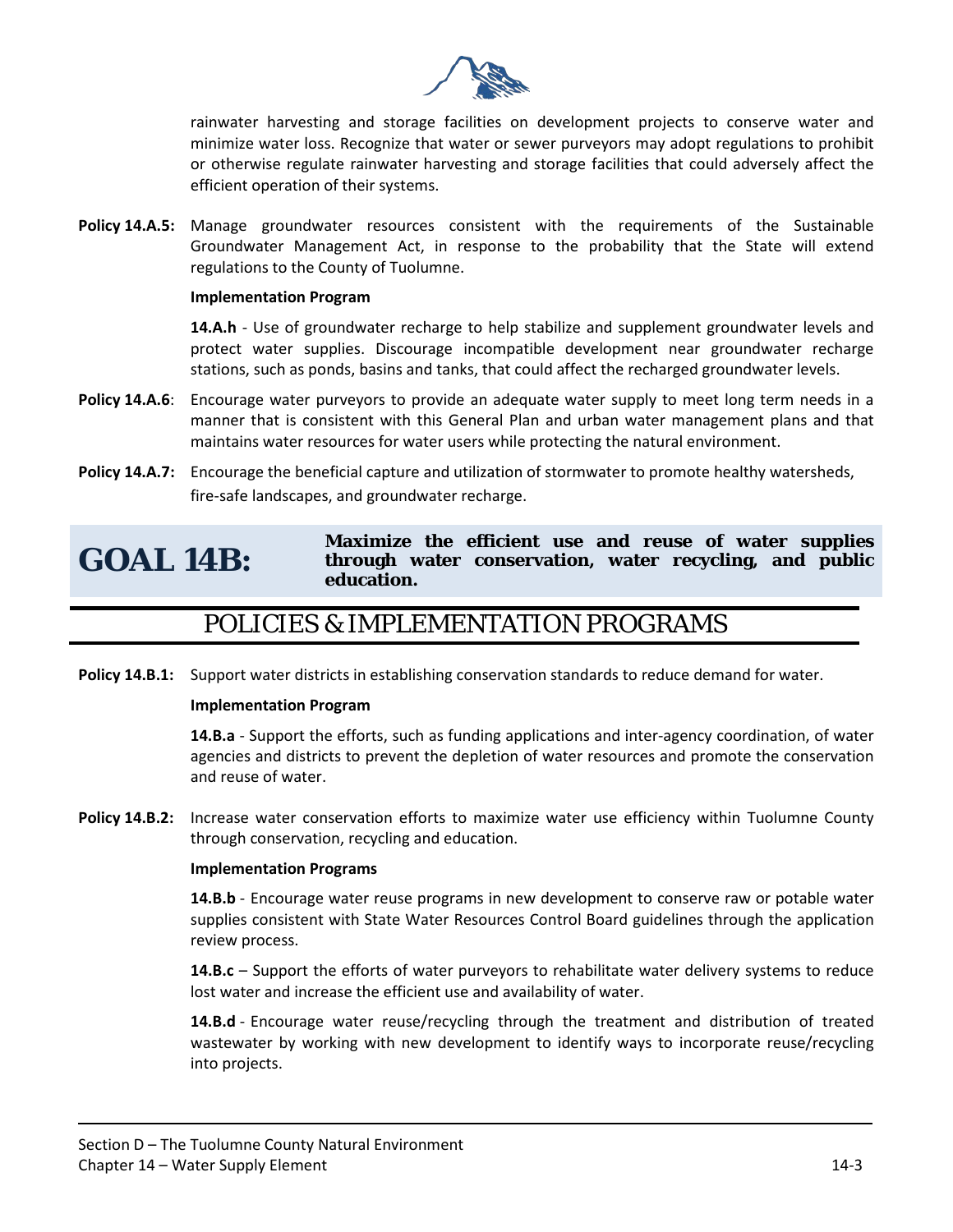

**14.B.e** - Ensure the conservation of water through the implementation of the Tuolumne County Landscaping Requirements, Chapter 15.28 of the Tuolumne County Ordinance Code, which provide for the use of xeriscape landscaping plants and materials to conserve water, the use of water conserving irrigation systems for landscaping, and the use of reclaimed or reused water for irrigation.

**14.B.f** - Prohibit any processing activities with high water use practices near areas where groundwater overdraft problems exist, unless the facility uses water recycling and conservation techniques that minimize effects of water use on the groundwater table.

**14.B.g** - Develop an outreach program, working with the water service providers in the region, to encourage development to be constructed with, or upgraded to, water-efficient plumbing fixtures, landscaping, and irrigation systems, and use graywater and/or recycled water for irrigation.

**14.B.h** - Encourage the use of domestic graywater for landscape irrigation and other purposes and consider establishing incentives for new development to install graywater systems in areas where such systems are allowed by the applicable water or sewer purveyor. Recognize that water or sewer purveyors may adopt regulations to prohibit or otherwise regulate graywater systems that could adversely affect the efficient operation of their systems.

**14.B.i** - Explore the feasibility of reducing wastewater through the use of dry/composting toilets in new construction consistent with Goal 3E.

**14.B.j** - Support the development of educational programs by water districts and public agencies to increase public awareness of efficiently conserving, using, reusing, and managing water resources.

**14.B.k** - Provide information on water conservation measures to the general public and support conservation efforts of the water districts.

**14.B.l** - Promote and facilitate the use of reclaimed wastewater for agricultural irrigation, in accordance with the guidelines published by the State Water Resources Control Board.

**14.B.m** - Cooperate with the Agricultural Commissioner, Cooperative Extension Service, Farm Bureau and water districts to promote the protection of water resources in agricultural areas by encouraging programs that assist producers in using water efficiently in agricultural operations and by promoting technology for efficient water use in agriculture.

**14.B.n** - Utilize water-efficient plumbing fixtures and irrigation systems on publicly owned property.

**14.B.o** - Support development of new technology to improve efficient use of water.

**14.B.p** - Encourage plumbing retrofits to be installed in existing buildings to reduce water use by working with water purveyors to inform their customers about the permit process to facilitate such retrofits.

**14.B.q** - Develop an outreach program, working with the water service providers in the region, to encourage existing development to upgrade to water-efficient plumbing fixtures, landscaping, and irrigation systems, and use grey and/or recycled water for irrigation.

**14.B.r** - Develop incentives, such as fee reductions, for the installation of rainwater harvesting and storage facilities to conserve water and minimize water loss in areas where such systems are allowed by the applicable water or sewer purveyor. Recognize that water or sewer purveyors may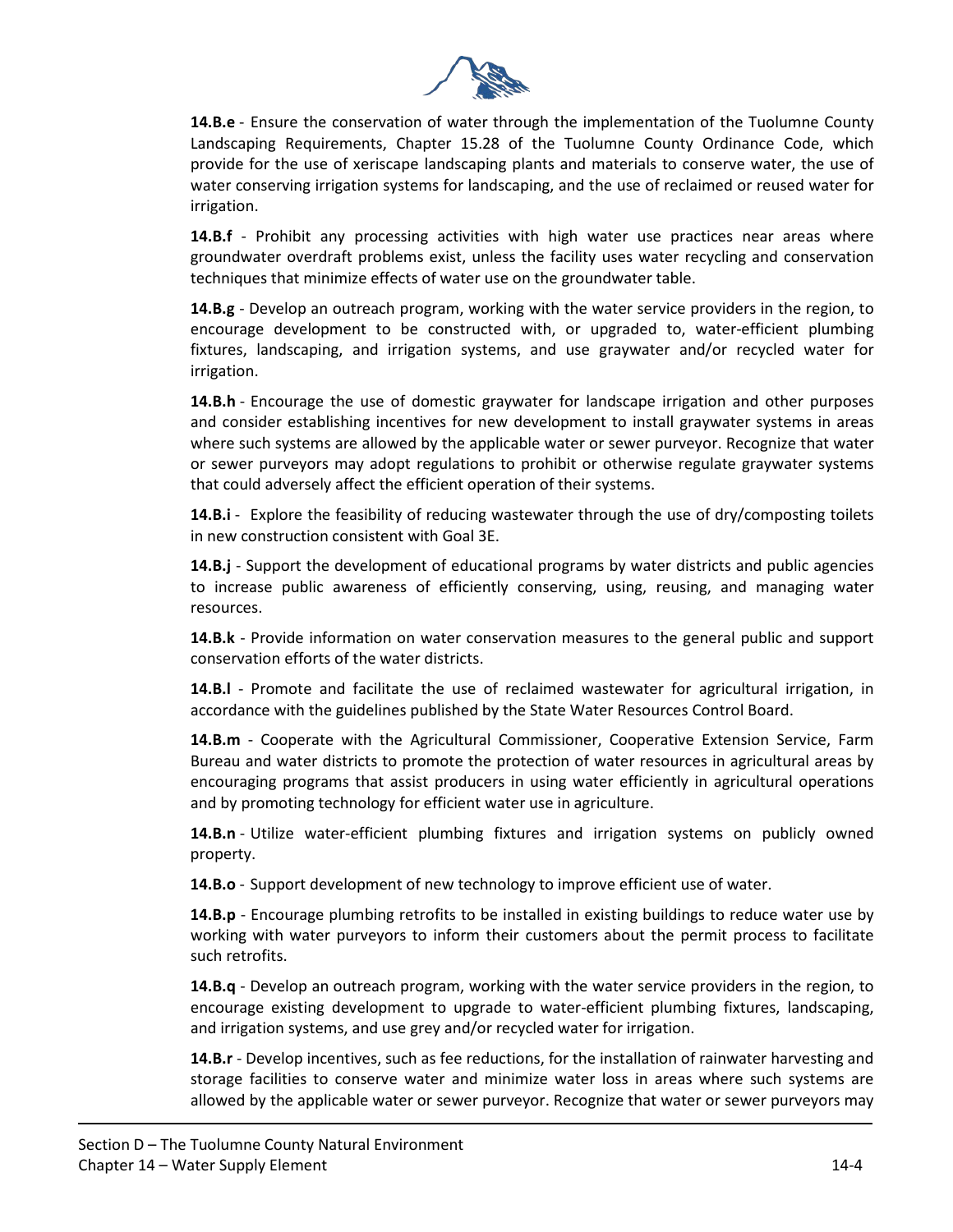

adopt regulations to prohibit or otherwise regulate graywater systems that could adversely affect the efficient operation of their systems.

**14.B.s** – Encourage the use of raw water for non-potable uses where feasible.

## GOAL 14C: Protect and improve the quality and quantity of the County's water resources, while protecting the rights of land owners.

#### POLICIES & IMPLEMENTATION PROGRAMS

**Policy 14.C.1:** Protect the quality of the County's water resources by supporting the efforts of local districts to maintain infrastructure and cross-connect sewer systems and ensuring Tuolumne County's development standards are adequate to protect surface and groundwater resources from contamination.

#### **Implementation Programs**

**14.C.a** - Maintain local source water protection and wellhead protection programs in the Tuolumne County General Plan, such as setbacks, to protect the sources of drinking water supplies.

**14.C.b -** Implement grading and surface runoff standards, such as retention and detention, permeable surfaces and recharge, necessary to protect water resources in compliance with State and Federal water quality regulations and with the County's water quality plan referenced in Implementation Program 14.C.e.

**Policy 14.C.2:** Encourage new urban development to locate in areas where public water and sewer services are available or can be developed.

#### **Implementation Programs**

**14.C.c** - Continue to require new urban residential development with a density of one dwelling unit per two acres, or greater, and commercial development, except on land designated as Special Commercial by the General Plan land use diagrams, to be served with public water.

**14.C.d** - Continue to require new urban residential development with a density of three dwelling units per acre, or greater, and commercial development, except that on land designated Special Commercial by the General Plan land use diagrams, to connect to public sewer.

- **Policy 14.C.3:** Support the efforts of the local water agencies in identifying and procuring new water resources to meet projected future demands from growth in the County, including the use of reclaimed water.
- **Policy 14.C.4:** Encourage the conservation of water resources in a systematic manner that is sensitive to the maintenance of water quality, natural capacities, ecological values, and consideration of the many water related needs of the County.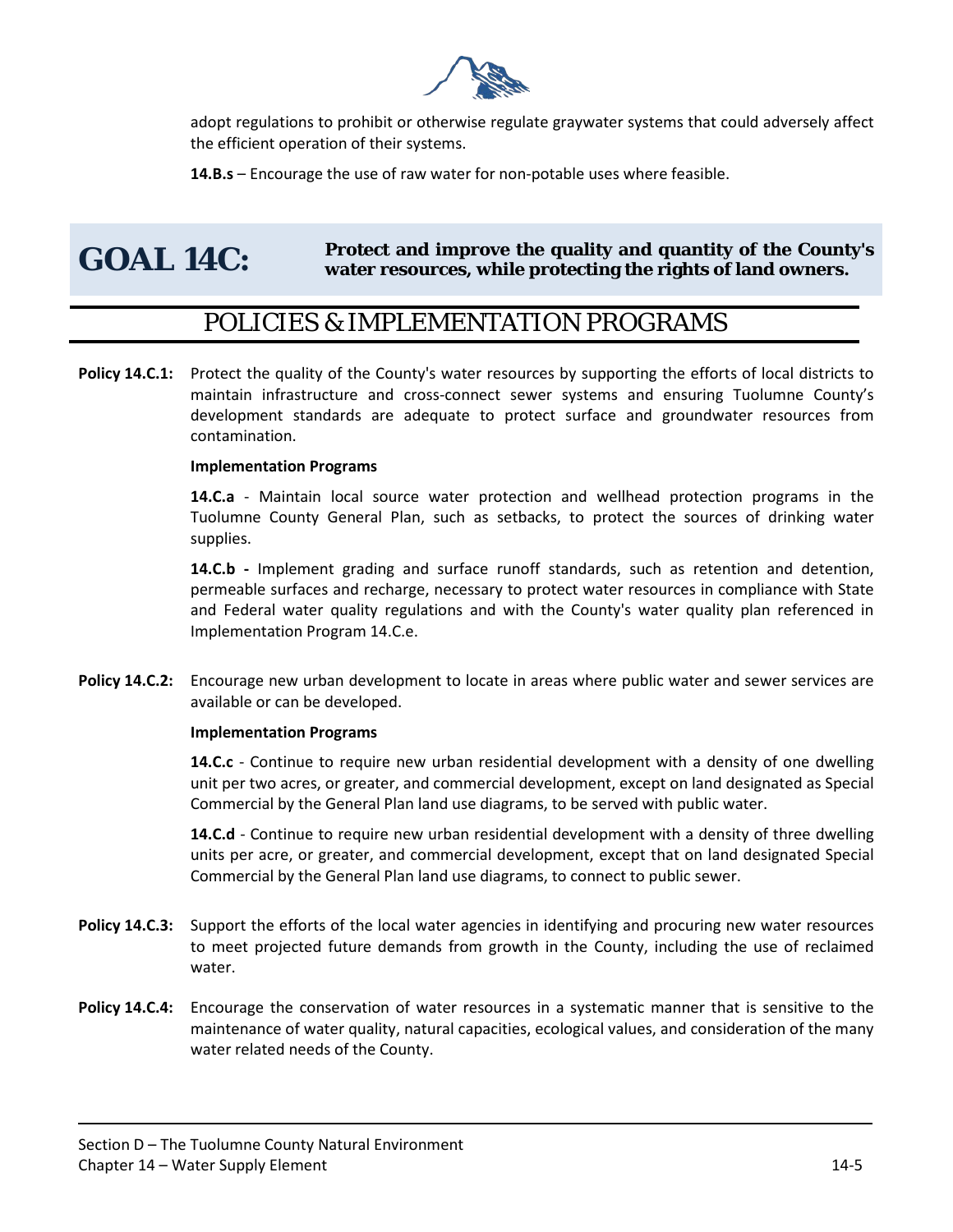

#### **Implementation Program**

**14.C.e** - Update the Tuolumne County Water Quality Plan, subject to receiving funding, to facilitate a consistent, fair and cost-effective approach to water resource mitigation and encourage and support the restoration of degraded riparian areas through public education programs demonstrating the value of healthy riparian habitats in protecting water quality, and provide for permit streamlining while conserving important water resources.

**Policy 14.C.5:** Develop and evaluate criteria to allow limited development to occur where harmful area-wide impacts to groundwater exist based on known hazard areas when feasible.

#### **Implementation Program**

**14.C.f** - Consider creating and maintaining soil maps that identify areas of high ground water, impervious soils, limestone or other hazards which, either by themselves or in combination, create potentially serious health conditions due to failing septic systems or which are inappropriate for on-site sewage treatment and disposal on an areawide basis. Continue to develop and evaluate criteria to allow development to occur in areas of high ground water, impervious soils, limestone or other hazards without degrading the water resources.

Policy 14.C.6: Recognize that the decisions made by the County of Tuolumne concerning water resources have an effect on water supply needs for all beneficial uses of water consistent with the California Water Code, including, but not limited to, domestic, municipal, agricultural and industrial supply; power generation; recreation; aesthetic enjoyment; navigation; and preservation and enhancement of fish, wildlife, and other aquatic resources or preserves.

#### **Implementation Program**

**14.C.g** - Continue to consult with local public water agencies to determine that water supplies and delivery systems can meet the demands of the anticipated new development and population growth of the County. In accordance with Section 65352.5 of the California Government Code, the General Plan Land Use Diagrams were formulated in consultation with the applicable urban water management plans from these agencies and any amendments to those diagrams shall be reviewed in consultation with the respective public water agency serving the parcel or parcels affected by the proposed amendment.

- **Policy 14.C.7:** Recognize that clean water is essential to the public health, safety and welfare, fosters economic development and job creation, protects the environment, maintains fish and wildlife, and supports recreation.
- **Policy 14.C.8:** Encourage water resources to be protected from pollution, conserved, and recycled whenever possible to provide for continued economic, community, and social growth.

#### **Implementation Program**

**14.C.h** - Continue to regulate the exportation of groundwater to preserve the County's limited groundwater reserves for use by its residents and businesses through the provision of Chapter 13.20 of the Tuolumne County Ordinance Code.

**Policy 14.C.9:** Promote improved watershed health, improved water quality and water quantity yields of the watersheds in Tuolumne County.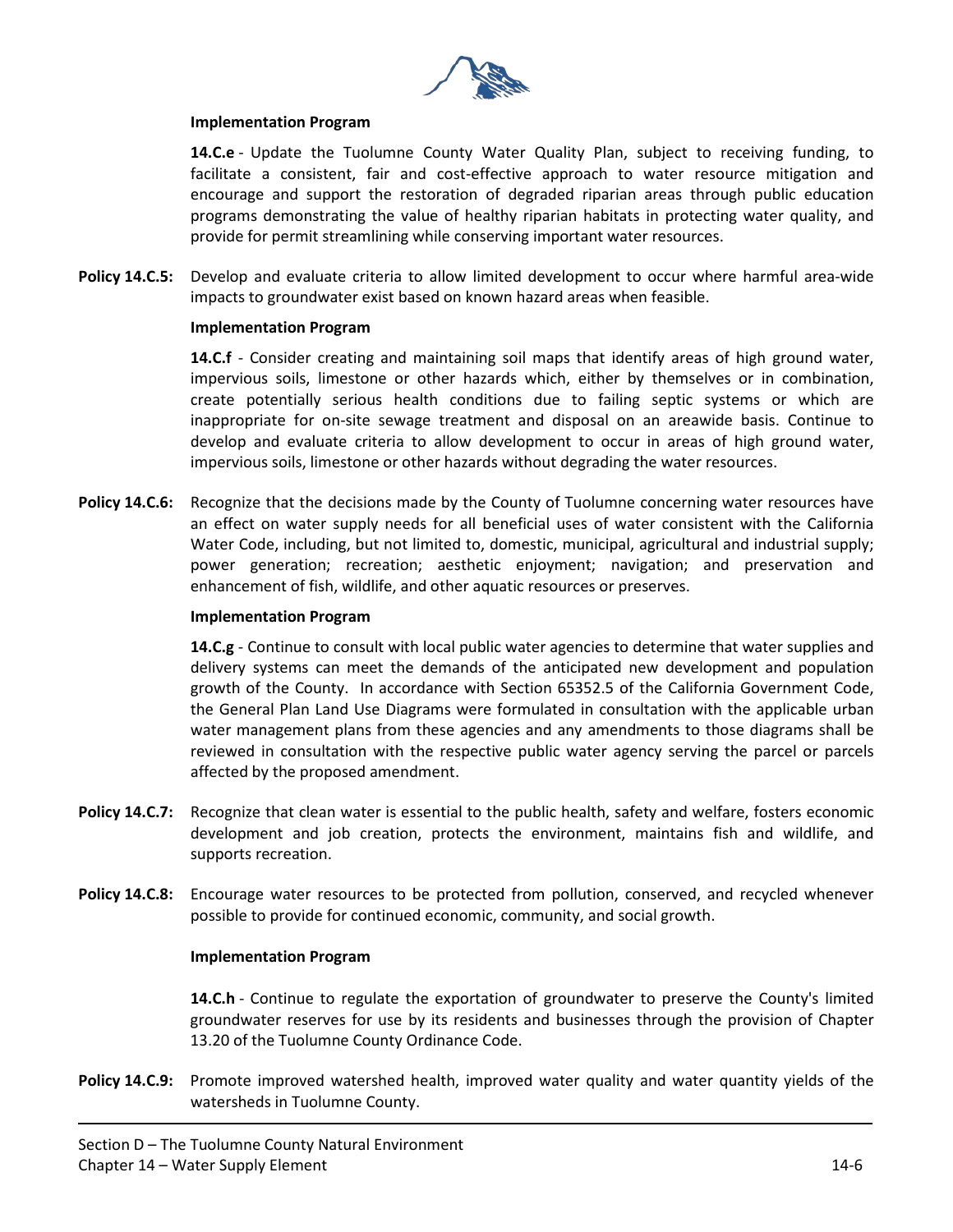

#### **Implementation Programs**

**14.C.i** - Promote the development of plans for watershed rehabilitation projects which provide for such watershed improvements as:

- A reduction in the presence of contaminants in drinking water by addressing the origins and treatment of the contaminants, including, to the maximum extent practicable, the specific activities that affect the drinking water supply of a community or communities.
- An increase in the quantity of water available from the watershed.
- The improvement, restoration, or enhancement of fisheries habitat, including riparian habitat, in and along streams and watercourses in the watershed. These projects may address factors which increase sedimentation in streams and watercourses in the watershed.
- The improvement of overall forest health, including the reduction of factors which may contribute to the severity of wildfires in the watershed.

**14.C.j** - Initiate or assist in the formulation of plans for watershed rehabilitation projects with the County serving as the coordinating agency for the various stakeholders in such a plan, such as property owners, water agencies, other public agencies, private industry, recreational facility providers and other interested groups and organizations. Provide technical assistance in the development of plans for watershed rehabilitation projects through such means as data sharing.

**14.C.k** - Cooperate and consult with Federal, State and local agencies, such as the Tuolumne County Water Agency, in promoting the stewardship of the watersheds within the County. Consult with these agencies to avoid duplication of effort and to maximize use of public resources in working towards a common goal of improving the watersheds within Tuolumne County which will, in turn, contribute to the State and Federal objective of providing long-term Bay-Delta recovery and protection.

**14.C.l** - Support the Tuolumne County Resource Conservation District in its efforts to improve watersheds within Tuolumne County, including stream water quality sampling, which can assist agencies where to direct their efforts.

**14.C.m** - Submit applications for grants which become available for funding for County initiated or sponsored watershed rehabilitation projects and support the efforts of other public agencies and water agencies, such as the Tuolumne County Water Agency, Tuolumne-Stanislaus Integrated Regional Water Management Authority and other entities in their efforts to seek funding for watershed improvement projects. This support may manifest itself in such ways as adopting a resolution of support or co-sponsoring an application for funding for a watershed project.